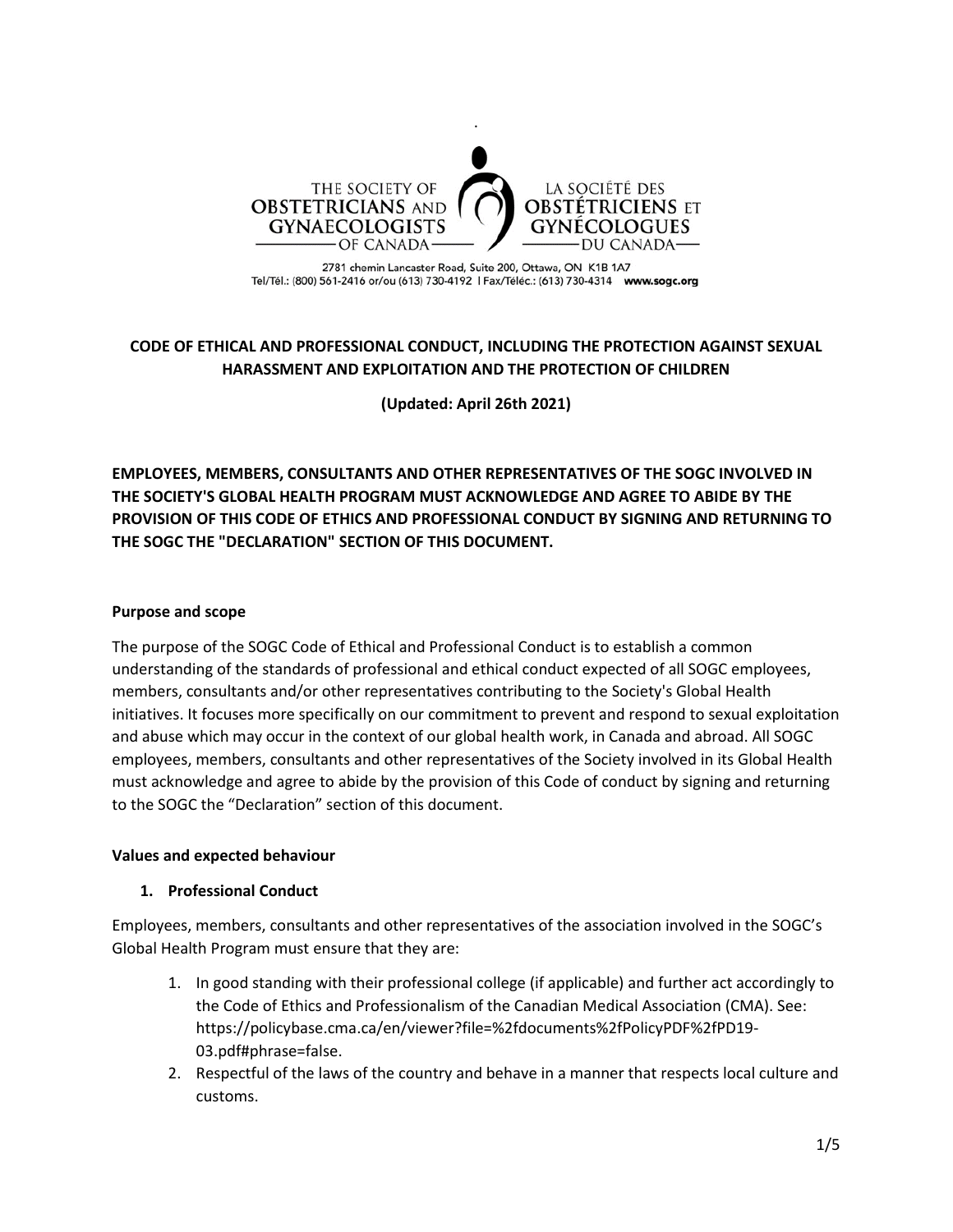## **2. Protection against Sexual Harassment and Exploitation**

The SOGC promotes an environment free from sexual harassment, exploitation and abuse. All allegations of possible transgressions will be treated seriously and confidentially.

## **Definitions:**

 $\overline{\phantom{a}}$ 

**Sexual harassment:** refers to "any unwelcome sexual advance, request for sexual favour, verbal or physical conduct or gesture of a sexual nature, or any other behaviour of a sexual nature that might reasonably be expected or be perceived to cause offence or humiliation to another, when such conduct interferes with work, is made a condition of employment or creates an intimidating, hostile or offensive work environment. While typically involving a pattern of behaviour, it can take the form of a single incident. Sexual harassment may occur between persons of the opposite or same sex. Both males and females can be either the victims or the offenders."<sup>1</sup>

**Sexual exploitation:** refers to "any actual or attempted abuse of a position of vulnerability, differential power, or trust, for sexual purposes, including, but not limited to, profiting monetarily, socially or politically from the sexual exploitation of another".<sup>2</sup>

**Sexual abuse:** refers to "an actual or threatened physical intrusion of a sexual nature, whether by force or under unequal or coercive conditions".<sup>3</sup>

The employees, members, consultants and/or other representatives agree to:

- Create and maintain an environment that prevents sexual exploitation, abuse of power, and corruption.
- Never commit any form of harassment that could cause physical, sexual, or psychological harm or suffering to an individual, especially women and children.
- Never exploit the vulnerability of a target group such as women and children or allow an individual to be put in a compromising situation.
- Never engage in sexual activity with persons under the age of 18, regardless of local legislation regarding the age of majority or consent. A lack of knowledge of the person's actual age cannot be used as a defense.
- Never engage in sexual exploitation or sexual abuse of a target group (men, women, girls and boys). This constitutes serious misconduct and grounds for dismissal.
- Never exchange money, employment, goods, or services for sex, including sexual favours. All forms of humiliating, degrading, or exploitative behaviour are prohibited.

 $1$  United Nations Secretariat. (February 2008). Secretary-General Bulletin – Prohibition of discrimination, harassment, including sexual harassment and abuse of authority. Source: <https://digitallibrary.un.org/record/620578?ln=en#record-files-collapse-header> .

<sup>2</sup> United Nations Secretariat. (2003, October). Secretary-General's Bulletin Special measures for protection from sexual exploitation and sexual abuse.<http://undocs.org/ST/SGB/2003/13> .

<sup>3</sup> United Nations Secretariat. (2003, October). Secretary-General's Bulletin Special measures for protection from sexual exploitation and sexual abuse. Source: http://undocs.org/ST/SGB/2003/13. 3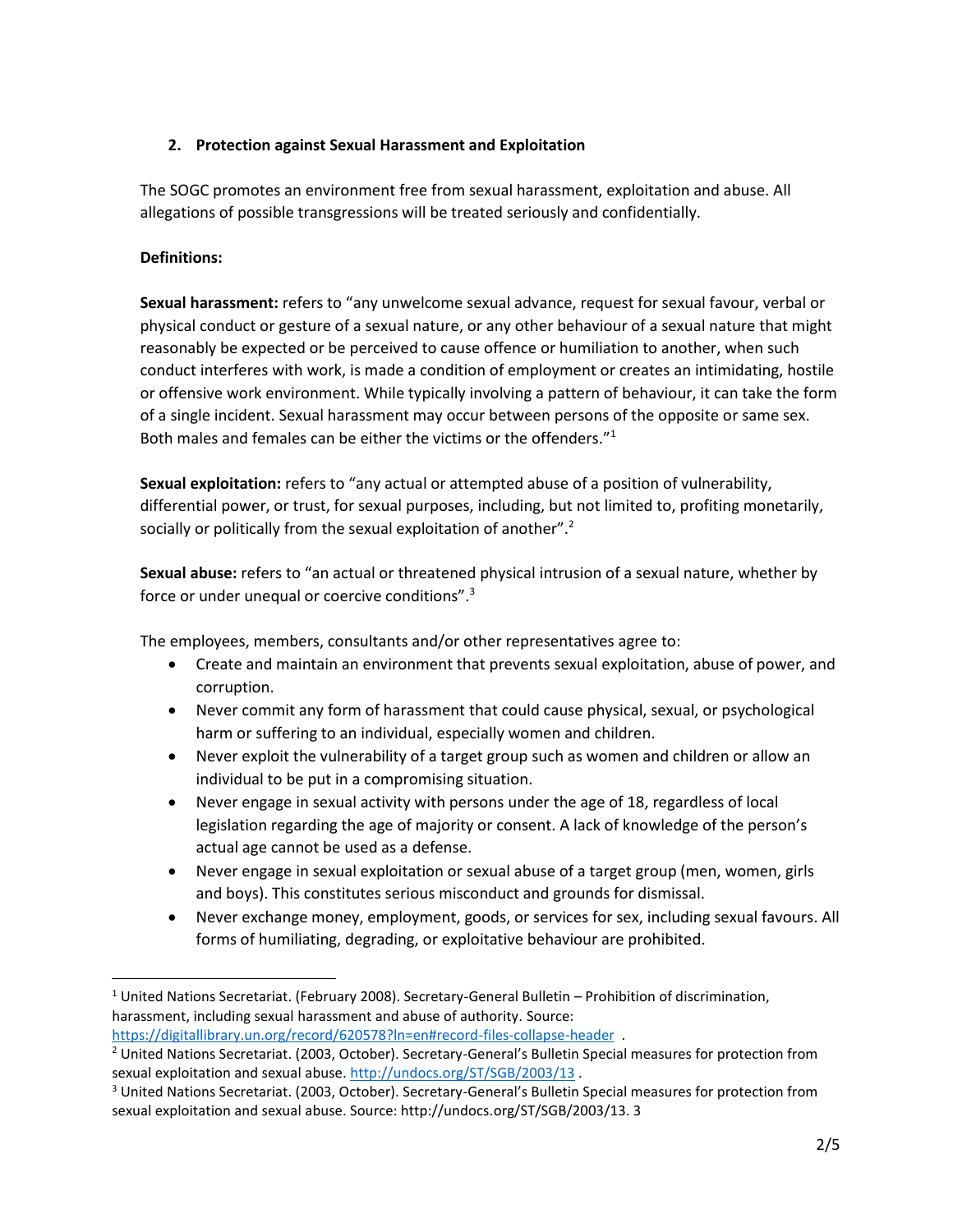- Never engage in sexual relations with beneficiaries. It is prohibited because it is based on unequal power dynamics. Such relationships undermine the credibility and integrity of the work and global cooperation. This applies both during and outside working hours.
- Never accept or seek sexual services. This rule applies both during and outside working hours. Ensure that all confidential information, including reports of violations of these standards by colleagues, obtained from beneficiaries or colleagues, is handled properly and with the utmost confidentiality.
- Ensure that reports of violations of these standards are immediately provided to the Project manager or the Director of Accreditation and Education who will assume responsibility to receive these reports and investigate immediately.

## **3. Protection of Children**

SOGC Employees, members, consultants and/or other representatives further agree to:

- Not use language or behavior towards children that is inappropriate, harassing, abusive, sexually provocative, demeaning or culturally inappropriate.
- Not engage children under the age of 18 in any form of sexual intercourse or sexual activity, including paying for sexual services or acts.
- Wherever possible, ensure that another adult is present when working in the proximity of children.
- Not invite unaccompanied children into their home, their hotel rooms or other accommodation unless they are at immediate risk of injury or in physical danger.
- Not sleep close to unsupervised children.
- Use any computers, mobile phones, video cameras, digital cameras or social media inappropriately, and never to exploit or harass children or access child exploitation material through any medium.
- Not use physical punishment on children.
- Not hire children for domestic or other labour which is inappropriate given their age or developmental stage, which interferes with their time available for education and recreational activities, or which places them at significant risk of injury.
- Comply with all relevant international and local legislation, including labour laws in relation to child labour.
- Immediately report concerns or allegations of child exploitation and abuse and policy noncompliance in accordance with appropriate procedures.

## **Violation of the Code**

The violation of any provision of the Code of conduct by employees, members, consultants and/or other representatives may result in disciplinary action, including termination of the assignment or contract and may include reporting of the violations to the appropriate authorities.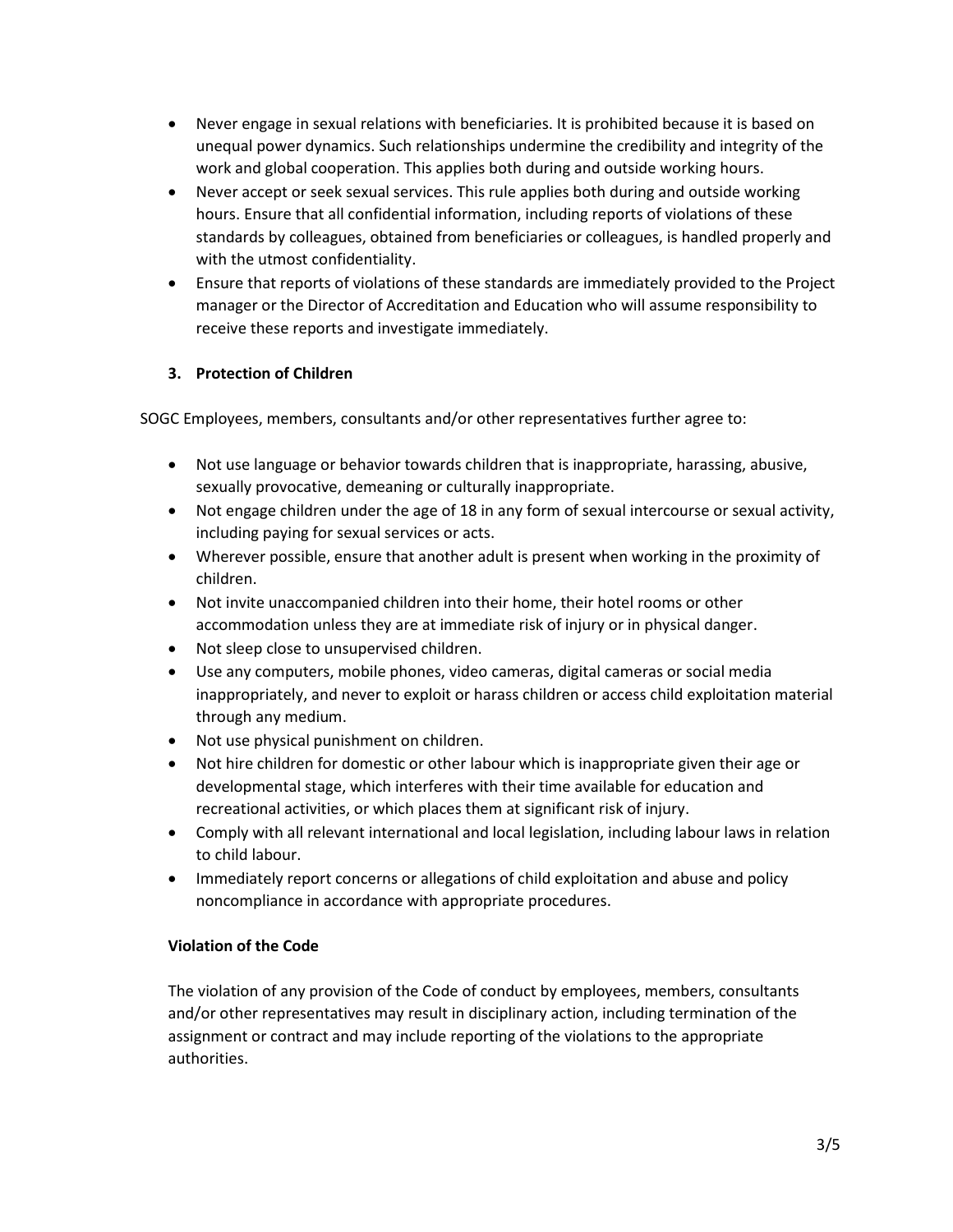#### **Duty to Report Violations of the Code**

As part of our mutual accountability towards the SOGC, each of us, employees, members, consultants and/or other representatives, have a duty to report any violation of the Code by speaking confidentially to the Project manager and/or Director responsible for the Global Health Program.

A reported offense will be handled in an impartial manner towards any named individual, taking into account the seriousness of the issues raised, the credibility of the information or allegations, and the possibility of an impartial investigation.

The following process will be applied when a violation is committed, suspected or observed:

- The employees, members, consultants, other representatives and/or the alleged victim (or his(her) representative) shall report the violation, in a confidential manner, to the Project manager or the Director responsible for the Global Health Program.
- An investigation is conducted and a report is drafted by the Project manager and/or the Director responsible for the Global Health Program.
- Relevant authorities are informed (i.e.: Donors).
- An appropriate resolution and choice of action is determined.
- If unresolved, the SOGC's Leadership team and human resource advisor can be consulted for input.

## **Duty to Report Credible Allegations to Global Affairs Canada**

An allegation is credible when the source, nature, and information of the report suggest that the allegation is plausible and warrants further investigation. Cases occurring in the delivery of Canadianfunded projects include cases that:

- Are perpetrated by employees or associated personnel working on an initiative funded by Global Affairs Canada.
- May have a negative impact on the reputation of Global Affairs Canada or of a partner funded by Global Affairs Canada.

Global Affairs Canada expects partner organizations to:

- Report allegations within 48 hours of determining that an allegation is credible.
- Inform their Global Affairs Canada project officer if the issue will affect project implementation.
- Fill out the Reporting Form Sexual exploitation and abuse allegations in international assistance and email it to the Global Affairs Canada PSEA Focal Point at [PSEA-](mailto:PSEA-PEAS@international.gc.ca)[PEAS@international.gc.ca](mailto:PSEA-PEAS@international.gc.ca) .